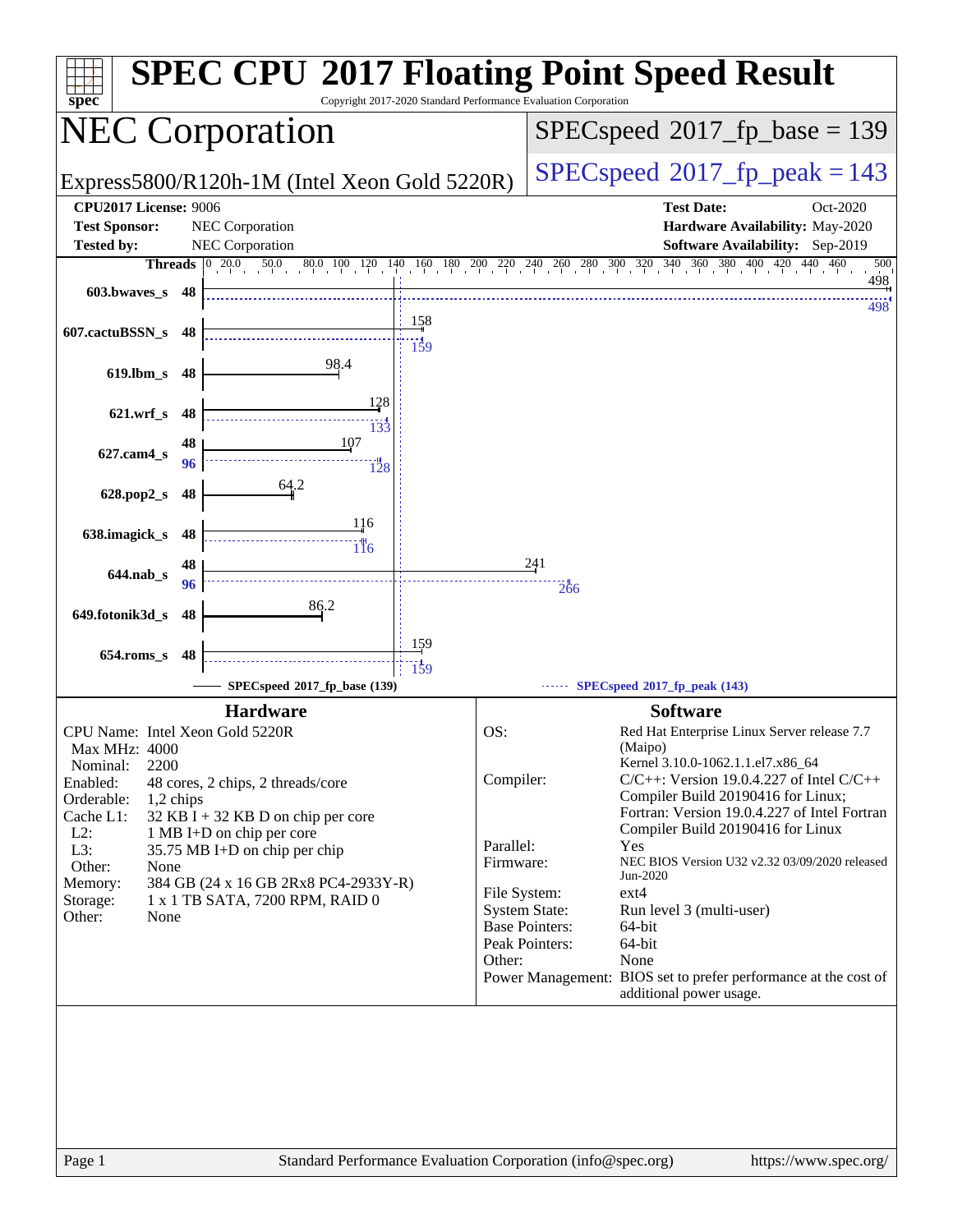

#### **[Operating System Notes](http://www.spec.org/auto/cpu2017/Docs/result-fields.html#OperatingSystemNotes)**

Stack size set to unlimited using "ulimit -s unlimited"

#### **[Environment Variables Notes](http://www.spec.org/auto/cpu2017/Docs/result-fields.html#EnvironmentVariablesNotes)**

Environment variables set by runcpu before the start of the run: KMP\_AFFINITY = "granularity=fine,compact,1,0" LD\_LIBRARY\_PATH = "/home/cpu2017/lib/intel64" OMP\_STACKSIZE = "192M"

#### **[General Notes](http://www.spec.org/auto/cpu2017/Docs/result-fields.html#GeneralNotes)**

 Binaries compiled on a system with 1x Intel Core i9-7900X CPU + 32GB RAM memory using Redhat Enterprise Linux 7.5 Transparent Huge Pages enabled by default Prior to runcpu invocation Filesystem page cache synced and cleared with: sync; echo 3 > /proc/sys/vm/drop\_caches

 NA: The test sponsor attests, as of date of publication, that CVE-2017-5754 (Meltdown) is mitigated in the system as tested and documented. Yes: The test sponsor attests, as of date of publication, that CVE-2017-5753 (Spectre variant 1) is mitigated in the system as tested and documented. Yes: The test sponsor attests, as of date of publication, that CVE-2017-5715 (Spectre variant 2) is mitigated in the system as tested and documented.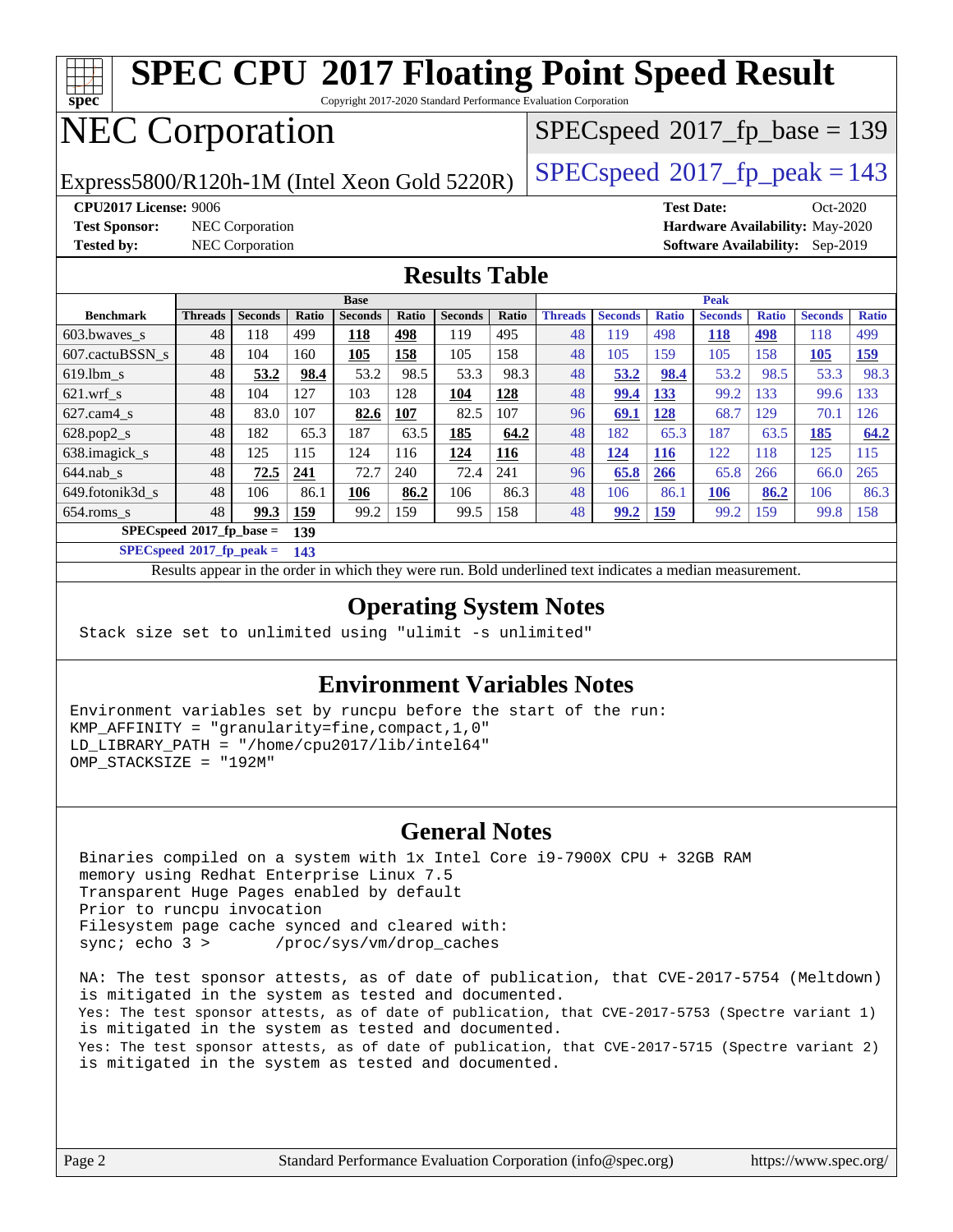| <b>SPEC CPU®2017 Floating Point Speed Result</b><br>Copyright 2017-2020 Standard Performance Evaluation Corporation<br>spec <sup>®</sup>                                                                                                                                                                                                                                                                                                                                                                                                                                                                                                                                                                                                                                                                                                                                                                                                                                                                                                                                                                                                               |                                                                                                                                                           |                                                                                                                                                                                                                                                                                                                                                                                      |  |  |
|--------------------------------------------------------------------------------------------------------------------------------------------------------------------------------------------------------------------------------------------------------------------------------------------------------------------------------------------------------------------------------------------------------------------------------------------------------------------------------------------------------------------------------------------------------------------------------------------------------------------------------------------------------------------------------------------------------------------------------------------------------------------------------------------------------------------------------------------------------------------------------------------------------------------------------------------------------------------------------------------------------------------------------------------------------------------------------------------------------------------------------------------------------|-----------------------------------------------------------------------------------------------------------------------------------------------------------|--------------------------------------------------------------------------------------------------------------------------------------------------------------------------------------------------------------------------------------------------------------------------------------------------------------------------------------------------------------------------------------|--|--|
| <b>NEC Corporation</b>                                                                                                                                                                                                                                                                                                                                                                                                                                                                                                                                                                                                                                                                                                                                                                                                                                                                                                                                                                                                                                                                                                                                 |                                                                                                                                                           | $SPEC speed^{\circ}2017\_fp\_base = 139$                                                                                                                                                                                                                                                                                                                                             |  |  |
| Express5800/R120h-1M (Intel Xeon Gold 5220R)                                                                                                                                                                                                                                                                                                                                                                                                                                                                                                                                                                                                                                                                                                                                                                                                                                                                                                                                                                                                                                                                                                           |                                                                                                                                                           | $SPEC speed^{\circ}2017$ [p_peak = 143                                                                                                                                                                                                                                                                                                                                               |  |  |
| <b>CPU2017 License: 9006</b><br><b>Test Sponsor:</b><br>NEC Corporation<br><b>Tested by:</b><br>NEC Corporation                                                                                                                                                                                                                                                                                                                                                                                                                                                                                                                                                                                                                                                                                                                                                                                                                                                                                                                                                                                                                                        |                                                                                                                                                           | <b>Test Date:</b><br>Oct-2020<br>Hardware Availability: May-2020<br><b>Software Availability:</b> Sep-2019                                                                                                                                                                                                                                                                           |  |  |
| <b>Platform Notes</b>                                                                                                                                                                                                                                                                                                                                                                                                                                                                                                                                                                                                                                                                                                                                                                                                                                                                                                                                                                                                                                                                                                                                  |                                                                                                                                                           |                                                                                                                                                                                                                                                                                                                                                                                      |  |  |
| BIOS Settings:<br>Thermal Configuration: Maximum Cooling<br>Workload Profile: General Peak Frequency Compute<br>Memory Patrol Scrubbing: Disabled<br>LLC Dead Line Allocation: Disabled<br>LLC Prefetch: Enabled<br>Enhanced Processor Performance: Enabled<br>Workload Profile: Custom<br>NUMA Group Size Optimization: Flat<br>Sysinfo program /home/cpu2017/bin/sysinfo<br>Rev: r6365 of 2019-08-21 295195f888a3d7edble6e46a485a0011<br>running on r120h1m Sat Oct 17 22:10:34 2020<br>SUT (System Under Test) info as seen by some common utilities.<br>For more information on this section, see<br>https://www.spec.org/cpu2017/Docs/config.html#sysinfo<br>From /proc/cpuinfo<br>model name: $Intel(R)$ Xeon(R) Gold 5220R CPU @ 2.20GHz<br>"physical id"s (chips)<br>$^{2}$<br>96 "processors"<br>cpu cores : 24<br>siblings : 48<br>From 1scpu:<br>Architecture:<br>$CPU$ op-mode( $s$ ):<br>Byte Order:<br>CPU(s):<br>On-line $CPU(s)$ list:<br>Thread( $s$ ) per core:<br>Core(s) per socket:<br>Socket(s):<br>NUMA node(s):<br>Vendor ID:<br>CPU family:<br>Model:<br>Model name:<br>Stepping:<br>CPU MHz:<br>BogoMIPS:<br>Virtualization: | x86_64<br>$32$ -bit, $64$ -bit<br>Little Endian<br>96<br>$0 - 95$<br>2<br>24<br>2<br>2<br>GenuineIntel<br>6<br>85<br>7<br>2200.000<br>4400.00<br>$VT - x$ | cores, siblings (Caution: counting these is hw and system dependent. The following<br>excerpts from /proc/cpuinfo might not be reliable. Use with caution.)<br>physical 0: cores 0 1 2 3 4 5 6 9 10 11 12 13 16 17 18 19 20 21 24 25 26 27 28 29<br>physical 1: cores 0 1 2 3 4 5 6 9 10 11 12 13 16 17 18 19 20 21 24 25 26 27 28 29<br>$Intel(R) Xeon(R) Gold 5220R CPU @ 2.20GHz$ |  |  |
| (Continued on next page)                                                                                                                                                                                                                                                                                                                                                                                                                                                                                                                                                                                                                                                                                                                                                                                                                                                                                                                                                                                                                                                                                                                               |                                                                                                                                                           |                                                                                                                                                                                                                                                                                                                                                                                      |  |  |
| Page 3                                                                                                                                                                                                                                                                                                                                                                                                                                                                                                                                                                                                                                                                                                                                                                                                                                                                                                                                                                                                                                                                                                                                                 | Standard Performance Evaluation Corporation (info@spec.org)                                                                                               | https://www.spec.org/                                                                                                                                                                                                                                                                                                                                                                |  |  |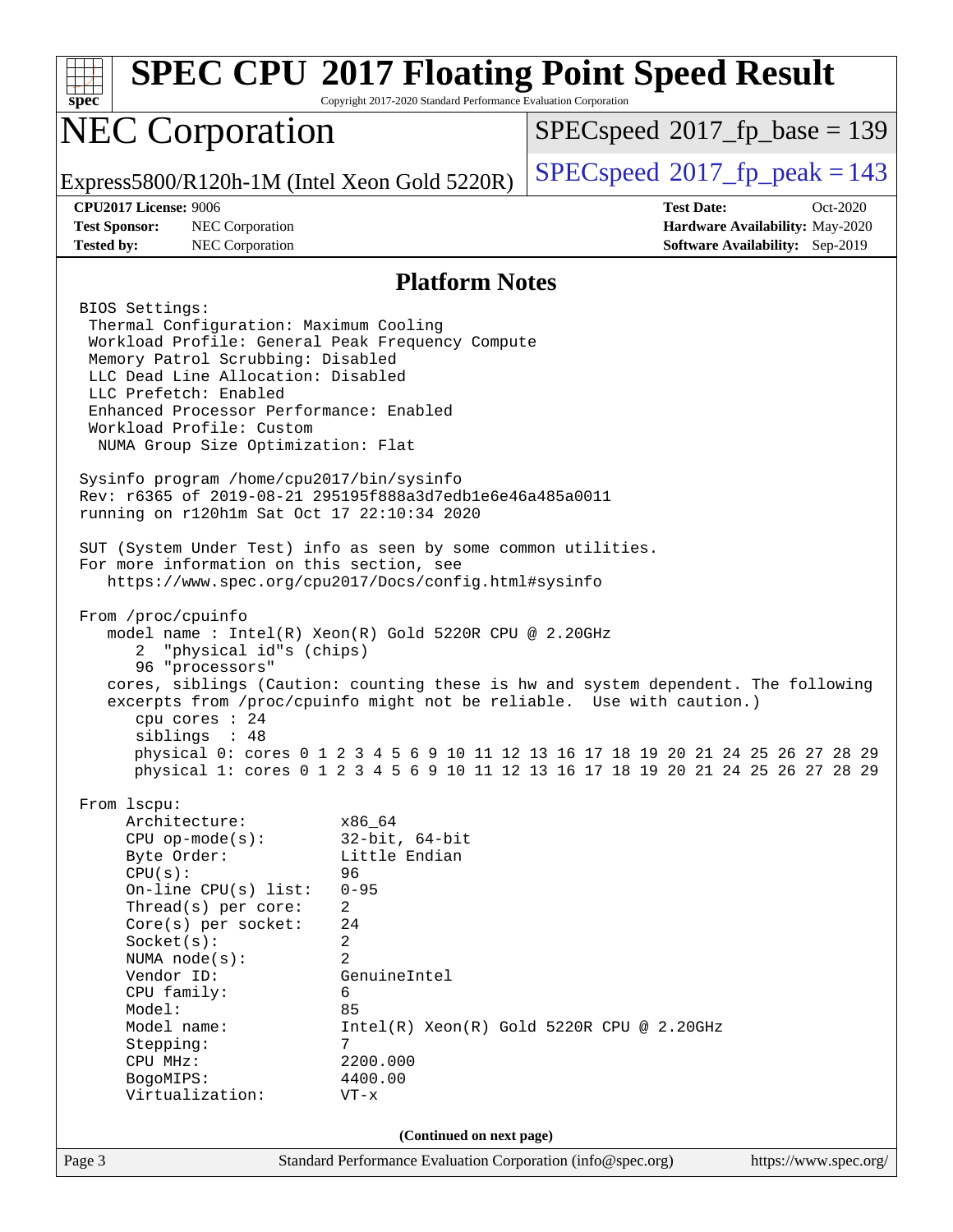**[spec](http://www.spec.org/) [SPEC CPU](http://www.spec.org/auto/cpu2017/Docs/result-fields.html#SPECCPU2017FloatingPointSpeedResult)[2017 Floating Point Speed Result](http://www.spec.org/auto/cpu2017/Docs/result-fields.html#SPECCPU2017FloatingPointSpeedResult)** Copyright 2017-2020 Standard Performance Evaluation Corporation NEC Corporation Express5800/R120h-1M (Intel Xeon Gold 5220R)  $\left|$  [SPECspeed](http://www.spec.org/auto/cpu2017/Docs/result-fields.html#SPECspeed2017fppeak)<sup>®</sup>[2017\\_fp\\_peak = 1](http://www.spec.org/auto/cpu2017/Docs/result-fields.html#SPECspeed2017fppeak)43 [SPECspeed](http://www.spec.org/auto/cpu2017/Docs/result-fields.html#SPECspeed2017fpbase)<sup>®</sup>2017 fp base = 139 **[CPU2017 License:](http://www.spec.org/auto/cpu2017/Docs/result-fields.html#CPU2017License)** 9006 **[Test Date:](http://www.spec.org/auto/cpu2017/Docs/result-fields.html#TestDate)** Oct-2020 **[Test Sponsor:](http://www.spec.org/auto/cpu2017/Docs/result-fields.html#TestSponsor)** NEC Corporation **[Hardware Availability:](http://www.spec.org/auto/cpu2017/Docs/result-fields.html#HardwareAvailability)** May-2020 **[Tested by:](http://www.spec.org/auto/cpu2017/Docs/result-fields.html#Testedby)** NEC Corporation **[Software Availability:](http://www.spec.org/auto/cpu2017/Docs/result-fields.html#SoftwareAvailability)** Sep-2019 **[Platform Notes \(Continued\)](http://www.spec.org/auto/cpu2017/Docs/result-fields.html#PlatformNotes)** L1d cache: 32K L1i cache: 32K L2 cache: 1024K L3 cache: 36608K NUMA node0 CPU(s): 0-23,48-71 NUMA node1 CPU(s): 24-47,72-95 Flags: fpu vme de pse tsc msr pae mce cx8 apic sep mtrr pge mca cmov pat pse36 clflush dts acpi mmx fxsr sse sse2 ss ht tm pbe syscall nx pdpe1gb rdtscp lm constant\_tsc art arch\_perfmon pebs bts rep\_good nopl xtopology nonstop\_tsc aperfmperf eagerfpu pni pclmulqdq dtes64 monitor ds\_cpl vmx smx est tm2 ssse3 sdbg fma cx16 xtpr pdcm pcid dca sse4\_1 sse4\_2 x2apic movbe popcnt tsc\_deadline\_timer aes xsave avx f16c rdrand lahf\_lm abm 3dnowprefetch epb cat\_l3 cdp\_l3 invpcid\_single intel\_ppin intel\_pt ssbd mba ibrs ibpb stibp ibrs\_enhanced tpr\_shadow vnmi flexpriority ept vpid fsgsbase tsc\_adjust bmi1 hle avx2 smep bmi2 erms invpcid rtm cqm mpx rdt\_a avx512f avx512dq rdseed adx smap clflushopt clwb avx512cd avx512bw avx512vl xsaveopt xsavec xgetbv1 cqm\_llc cqm\_occup\_llc cqm\_mbm\_total cqm\_mbm\_local dtherm ida arat pln pts pku ospke avx512\_vnni md\_clear spec\_ctrl intel\_stibp flush\_l1d arch\_capabilities /proc/cpuinfo cache data cache size : 36608 KB From numactl --hardware WARNING: a numactl 'node' might or might not correspond to a physical chip. available: 2 nodes (0-1) node 0 cpus: 0 1 2 3 4 5 6 7 8 9 10 11 12 13 14 15 16 17 18 19 20 21 22 23 48 49 50 51 52 53 54 55 56 57 58 59 60 61 62 63 64 65 66 67 68 69 70 71 node 0 size: 196264 MB node 0 free: 191467 MB node 1 cpus: 24 25 26 27 28 29 30 31 32 33 34 35 36 37 38 39 40 41 42 43 44 45 46 47 72 73 74 75 76 77 78 79 80 81 82 83 84 85 86 87 88 89 90 91 92 93 94 95 node 1 size: 196607 MB node 1 free: 192013 MB node distances: node 0 1 0: 10 21 1: 21 10 From /proc/meminfo MemTotal: 395914376 kB HugePages\_Total: 0 Hugepagesize: 2048 kB From /etc/\*release\* /etc/\*version\* os-release: NAME="Red Hat Enterprise Linux Server" VERSION="7.7 (Maipo)"

**(Continued on next page)**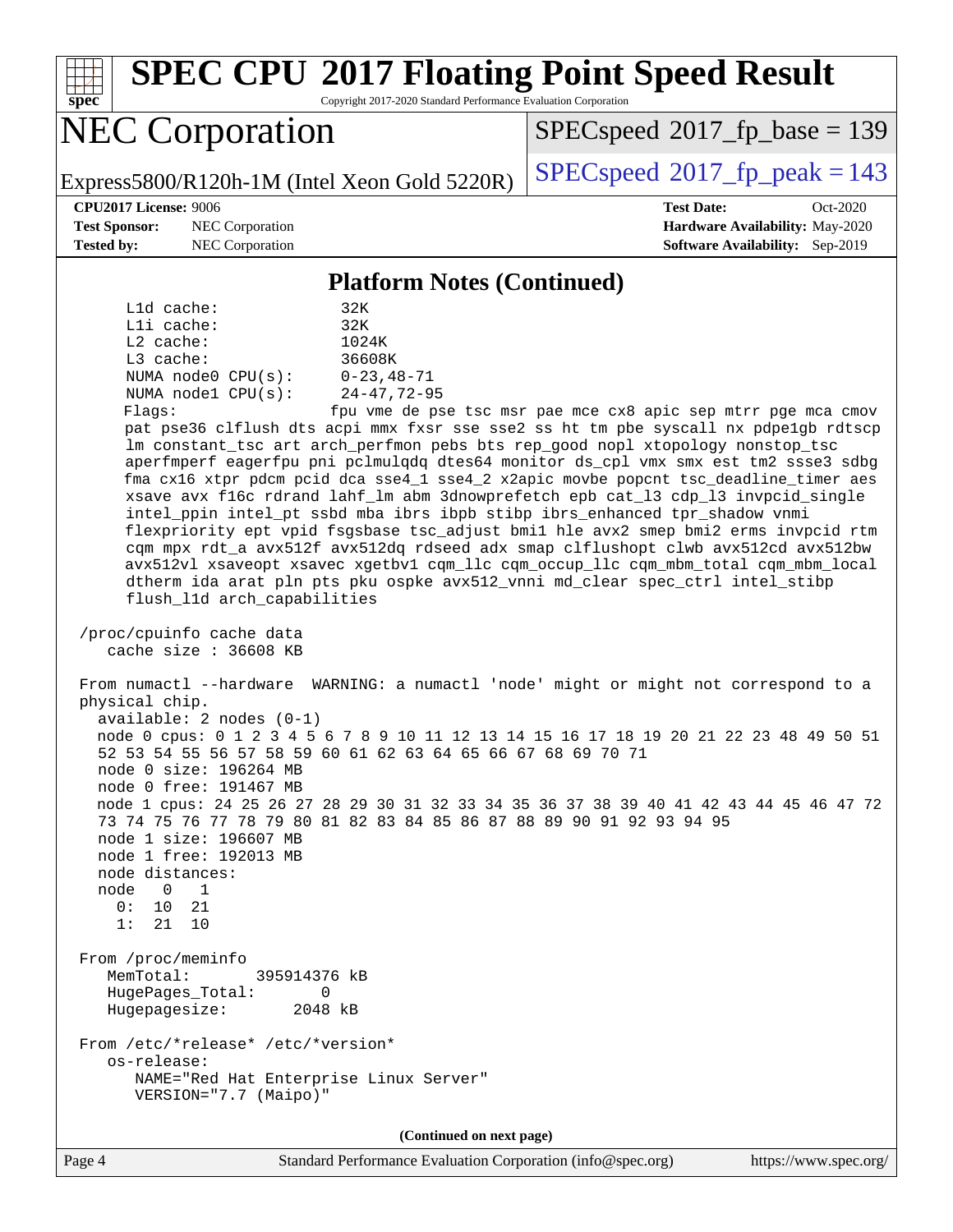| <b>SPEC CPU®2017 Floating Point Speed Result</b><br>Copyright 2017-2020 Standard Performance Evaluation Corporation<br>$spec^*$                                                                                                                                                                                                                                                                                                                                                      |                                                                                                                   |  |  |  |
|--------------------------------------------------------------------------------------------------------------------------------------------------------------------------------------------------------------------------------------------------------------------------------------------------------------------------------------------------------------------------------------------------------------------------------------------------------------------------------------|-------------------------------------------------------------------------------------------------------------------|--|--|--|
| <b>NEC Corporation</b>                                                                                                                                                                                                                                                                                                                                                                                                                                                               | $SPEC speed^{\circ}2017\_fp\_base = 139$                                                                          |  |  |  |
| Express5800/R120h-1M (Intel Xeon Gold 5220R)                                                                                                                                                                                                                                                                                                                                                                                                                                         | $SPEC speed^{\circ}2017$ fp peak = 143                                                                            |  |  |  |
| CPU2017 License: 9006<br><b>Test Sponsor:</b><br>NEC Corporation<br><b>Tested by:</b><br>NEC Corporation                                                                                                                                                                                                                                                                                                                                                                             | <b>Test Date:</b><br>$Oct-2020$<br>Hardware Availability: May-2020<br><b>Software Availability:</b> Sep-2019      |  |  |  |
| <b>Platform Notes (Continued)</b>                                                                                                                                                                                                                                                                                                                                                                                                                                                    |                                                                                                                   |  |  |  |
| $ID="rhe1"$<br>ID_LIKE="fedora"<br>VARIANT="Server"<br>VARIANT_ID="server"<br>VERSION_ID="7.7"<br>PRETTY_NAME="Red Hat Enterprise Linux Server 7.7 (Maipo)"<br>redhat-release: Red Hat Enterprise Linux Server release 7.7 (Maipo)<br>system-release: Red Hat Enterprise Linux Server release 7.7 (Maipo)<br>system-release-cpe: cpe:/o:redhat:enterprise_linux:7.7:ga:server<br>uname $-a$ :<br>Linux r120hlm 3.10.0-1062.1.1.el7.x86_64 #1 SMP Tue Aug 13 18:39:59 UTC 2019 x86_64 |                                                                                                                   |  |  |  |
| x86_64 x86_64 GNU/Linux<br>Kernel self-reported vulnerability status:                                                                                                                                                                                                                                                                                                                                                                                                                |                                                                                                                   |  |  |  |
| CVE-2018-3620 (L1 Terminal Fault):<br>Microarchitectural Data Sampling:<br>CVE-2017-5754 (Meltdown):<br>CVE-2018-3639 (Speculative Store Bypass): Mitigation: Speculative Store Bypass disabled<br>$CVE-2017-5753$ (Spectre variant 1):                                                                                                                                                                                                                                              | Not affected<br>Not affected<br>Not affected<br>via prctl and seccomp<br>Mitigation: Load fences, usercopy/swapgs |  |  |  |
| $CVE-2017-5715$ (Spectre variant 2):                                                                                                                                                                                                                                                                                                                                                                                                                                                 | barriers and __user pointer sanitization<br>Mitigation: Full retpoline, IBPB                                      |  |  |  |
| run-level 3 Oct 17 22:04                                                                                                                                                                                                                                                                                                                                                                                                                                                             |                                                                                                                   |  |  |  |
| SPEC is set to: /home/cpu2017<br>Type Size Used Avail Use% Mounted on<br>Filesystem<br>$/\text{dev/sda}$ 3<br>ext4 908G 183G 680G 22% /                                                                                                                                                                                                                                                                                                                                              |                                                                                                                   |  |  |  |
| From /sys/devices/virtual/dmi/id<br>NEC U32 03/09/2020<br>BIOS:<br>Vendor: NEC<br>Product: Express5800/R120h-1M<br>Serial: JPN0084094                                                                                                                                                                                                                                                                                                                                                |                                                                                                                   |  |  |  |
| Additional information from dmidecode follows. WARNING: Use caution when you interpret<br>this section. The 'dmidecode' program reads system data which is "intended to allow<br>hardware to be accurately determined", but the intent may not be met, as there are<br>frequent changes to hardware, firmware, and the "DMTF SMBIOS" standard.<br>Memory:<br>24x HPE P03050-091 16 GB 2 rank 2933                                                                                    |                                                                                                                   |  |  |  |
| (End of data from sysinfo program)                                                                                                                                                                                                                                                                                                                                                                                                                                                   |                                                                                                                   |  |  |  |
|                                                                                                                                                                                                                                                                                                                                                                                                                                                                                      |                                                                                                                   |  |  |  |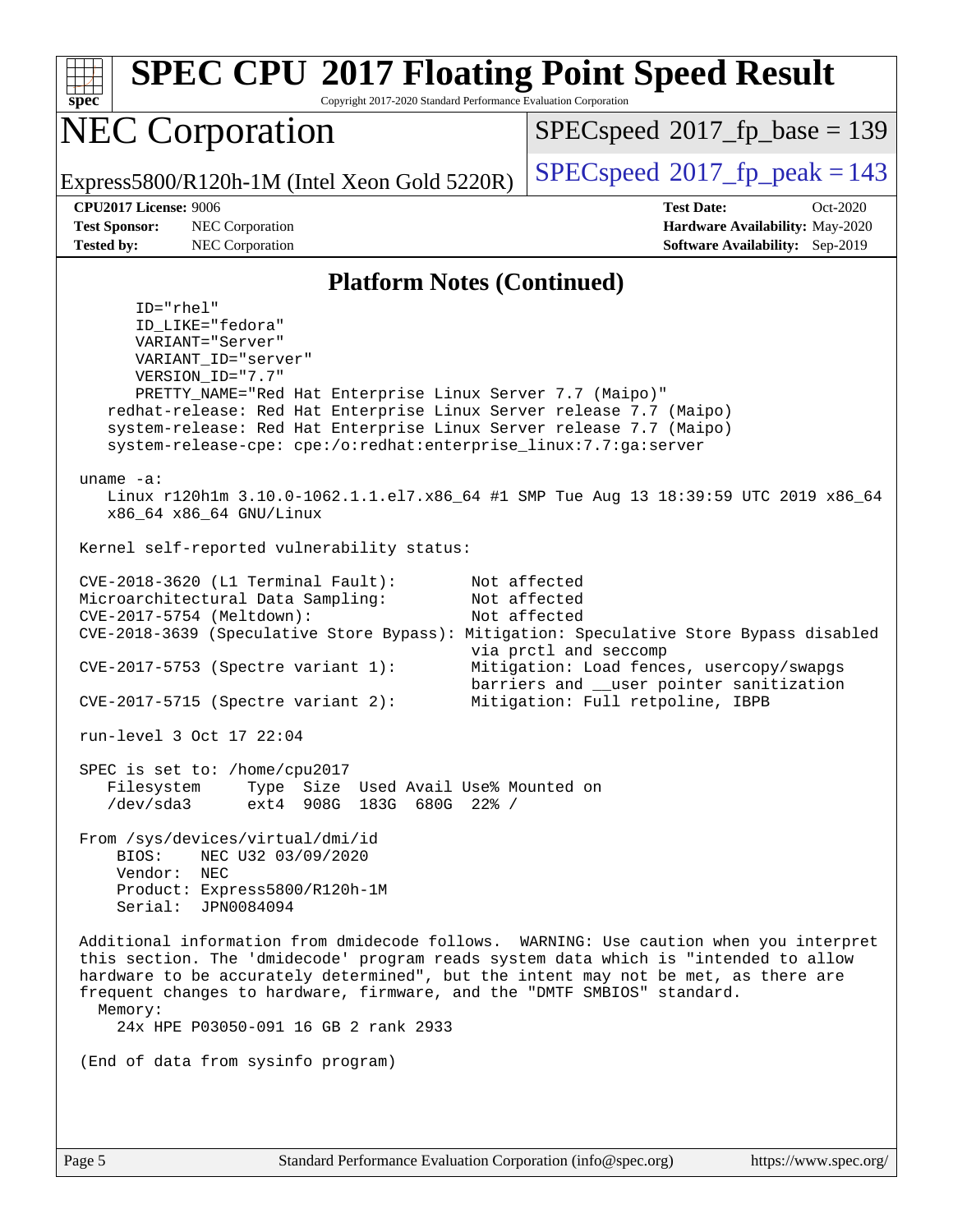| <b>NEC Corporation</b>                                                                                                                                                                                                                                                                                                                                                                                                                                                                                                                                               | $SPEC speed^{\circ}2017\_fp\_base = 139$                                                            |  |  |  |
|----------------------------------------------------------------------------------------------------------------------------------------------------------------------------------------------------------------------------------------------------------------------------------------------------------------------------------------------------------------------------------------------------------------------------------------------------------------------------------------------------------------------------------------------------------------------|-----------------------------------------------------------------------------------------------------|--|--|--|
|                                                                                                                                                                                                                                                                                                                                                                                                                                                                                                                                                                      | $SPEC speed^{\circ}2017$ _fp_peak = 143                                                             |  |  |  |
| Express5800/R120h-1M (Intel Xeon Gold 5220R)<br><b>CPU2017 License: 9006</b><br><b>Test Sponsor:</b><br><b>NEC</b> Corporation<br><b>Tested by:</b><br><b>NEC</b> Corporation                                                                                                                                                                                                                                                                                                                                                                                        | <b>Test Date:</b><br>Oct-2020<br>Hardware Availability: May-2020<br>Software Availability: Sep-2019 |  |  |  |
| <b>Compiler Version Notes</b>                                                                                                                                                                                                                                                                                                                                                                                                                                                                                                                                        |                                                                                                     |  |  |  |
| 619.1bm_s(base, peak) 638.imagick_s(base, peak)<br>C<br>644.nab_s(base, peak)                                                                                                                                                                                                                                                                                                                                                                                                                                                                                        |                                                                                                     |  |  |  |
| Intel(R) C Intel(R) 64 Compiler for applications running on Intel(R) 64,<br>Version 19.0.4.227 Build 20190416<br>Copyright (C) 1985-2019 Intel Corporation. All rights reserved.                                                                                                                                                                                                                                                                                                                                                                                     |                                                                                                     |  |  |  |
| $C++$ , C, Fortran   607.cactuBSSN_s(base, peak)                                                                                                                                                                                                                                                                                                                                                                                                                                                                                                                     |                                                                                                     |  |  |  |
| Intel(R) $C++$ Intel(R) 64 Compiler for applications running on Intel(R) 64,<br>Version 19.0.4.227 Build 20190416<br>Copyright (C) 1985-2019 Intel Corporation. All rights reserved.<br>Intel(R) C Intel(R) 64 Compiler for applications running on Intel(R) 64,<br>Version 19.0.4.227 Build 20190416<br>Copyright (C) 1985-2019 Intel Corporation. All rights reserved.<br>$Intel(R)$ Fortran Intel(R) 64 Compiler for applications running on Intel(R)<br>64, Version 19.0.4.227 Build 20190416<br>Copyright (C) 1985-2019 Intel Corporation. All rights reserved. |                                                                                                     |  |  |  |
| 603.bwaves_s(base, peak) 649.fotonik3d_s(base, peak)<br>Fortran<br>654.roms_s(base, peak)                                                                                                                                                                                                                                                                                                                                                                                                                                                                            |                                                                                                     |  |  |  |
| $Intel(R)$ Fortran Intel(R) 64 Compiler for applications running on Intel(R)<br>64, Version 19.0.4.227 Build 20190416<br>Copyright (C) 1985-2019 Intel Corporation. All rights reserved.                                                                                                                                                                                                                                                                                                                                                                             |                                                                                                     |  |  |  |
| Fortran, C   621.wrf_s(base, peak) 627.cam4_s(base, peak)<br>$  628.pop2_s(base, peak)$                                                                                                                                                                                                                                                                                                                                                                                                                                                                              |                                                                                                     |  |  |  |
| $Intel(R)$ Fortran Intel(R) 64 Compiler for applications running on Intel(R)<br>64, Version 19.0.4.227 Build 20190416<br>Copyright (C) 1985-2019 Intel Corporation. All rights reserved.<br>Intel(R) C Intel(R) 64 Compiler for applications running on Intel(R) 64,                                                                                                                                                                                                                                                                                                 |                                                                                                     |  |  |  |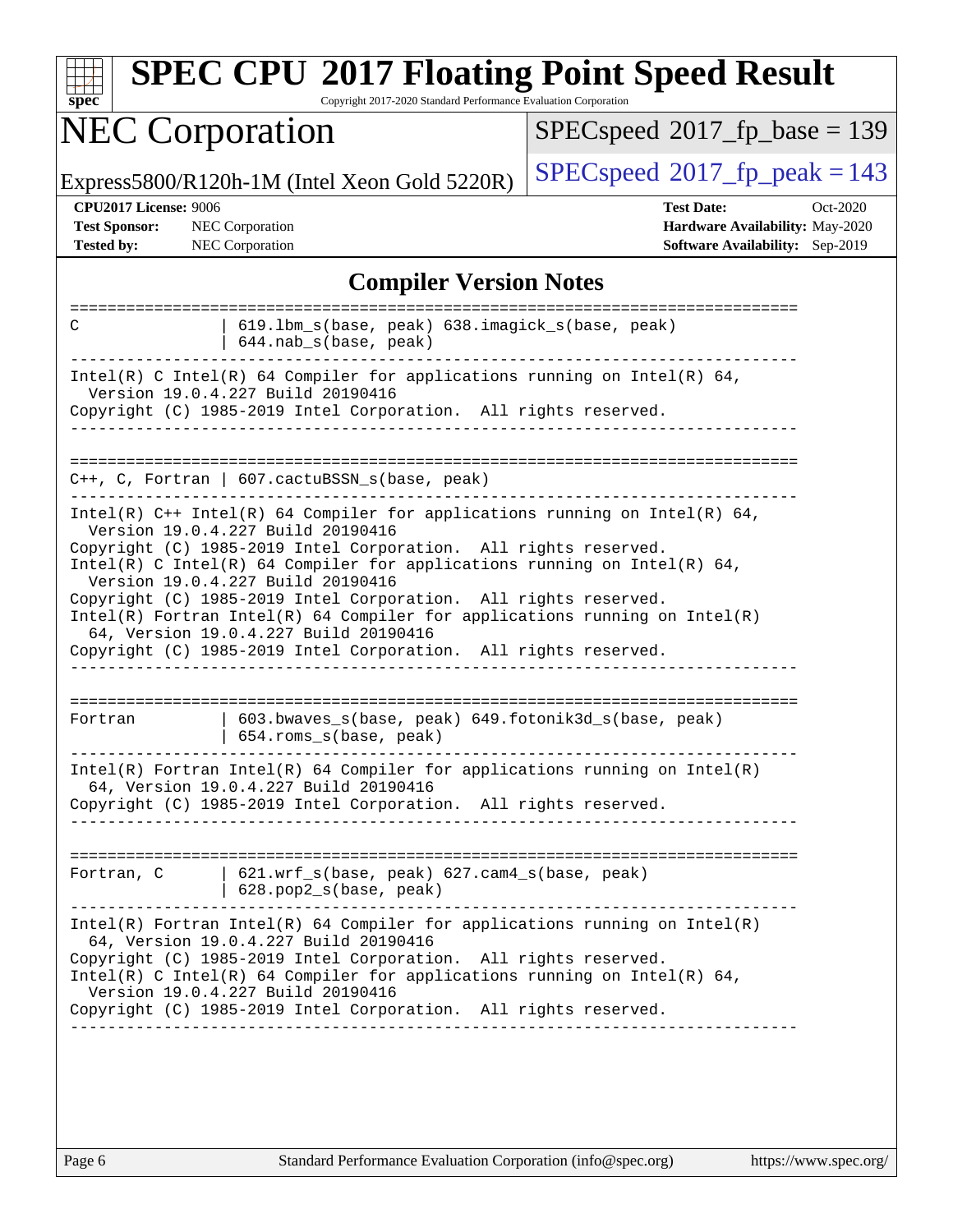

# **[SPEC CPU](http://www.spec.org/auto/cpu2017/Docs/result-fields.html#SPECCPU2017FloatingPointSpeedResult)[2017 Floating Point Speed Result](http://www.spec.org/auto/cpu2017/Docs/result-fields.html#SPECCPU2017FloatingPointSpeedResult)**

Copyright 2017-2020 Standard Performance Evaluation Corporation

## NEC Corporation

[SPECspeed](http://www.spec.org/auto/cpu2017/Docs/result-fields.html#SPECspeed2017fpbase)<sup>®</sup>2017 fp base = 139

Express5800/R120h-1M (Intel Xeon Gold 5220R)  $\big|$  [SPECspeed](http://www.spec.org/auto/cpu2017/Docs/result-fields.html#SPECspeed2017fppeak)<sup>®</sup>[2017\\_fp\\_peak = 1](http://www.spec.org/auto/cpu2017/Docs/result-fields.html#SPECspeed2017fppeak)43

**[Test Sponsor:](http://www.spec.org/auto/cpu2017/Docs/result-fields.html#TestSponsor)** NEC Corporation **[Hardware Availability:](http://www.spec.org/auto/cpu2017/Docs/result-fields.html#HardwareAvailability)** May-2020 **[Tested by:](http://www.spec.org/auto/cpu2017/Docs/result-fields.html#Testedby)** NEC Corporation **[Software Availability:](http://www.spec.org/auto/cpu2017/Docs/result-fields.html#SoftwareAvailability)** Sep-2019

**[CPU2017 License:](http://www.spec.org/auto/cpu2017/Docs/result-fields.html#CPU2017License)** 9006 **[Test Date:](http://www.spec.org/auto/cpu2017/Docs/result-fields.html#TestDate)** Oct-2020

#### **[Base Compiler Invocation](http://www.spec.org/auto/cpu2017/Docs/result-fields.html#BaseCompilerInvocation)**

[C benchmarks:](http://www.spec.org/auto/cpu2017/Docs/result-fields.html#Cbenchmarks) [icc -m64 -std=c11](http://www.spec.org/cpu2017/results/res2020q4/cpu2017-20201026-24263.flags.html#user_CCbase_intel_icc_64bit_c11_33ee0cdaae7deeeab2a9725423ba97205ce30f63b9926c2519791662299b76a0318f32ddfffdc46587804de3178b4f9328c46fa7c2b0cd779d7a61945c91cd35)

[Fortran benchmarks](http://www.spec.org/auto/cpu2017/Docs/result-fields.html#Fortranbenchmarks): [ifort -m64](http://www.spec.org/cpu2017/results/res2020q4/cpu2017-20201026-24263.flags.html#user_FCbase_intel_ifort_64bit_24f2bb282fbaeffd6157abe4f878425411749daecae9a33200eee2bee2fe76f3b89351d69a8130dd5949958ce389cf37ff59a95e7a40d588e8d3a57e0c3fd751)

[Benchmarks using both Fortran and C:](http://www.spec.org/auto/cpu2017/Docs/result-fields.html#BenchmarksusingbothFortranandC) [ifort -m64](http://www.spec.org/cpu2017/results/res2020q4/cpu2017-20201026-24263.flags.html#user_CC_FCbase_intel_ifort_64bit_24f2bb282fbaeffd6157abe4f878425411749daecae9a33200eee2bee2fe76f3b89351d69a8130dd5949958ce389cf37ff59a95e7a40d588e8d3a57e0c3fd751) [icc -m64 -std=c11](http://www.spec.org/cpu2017/results/res2020q4/cpu2017-20201026-24263.flags.html#user_CC_FCbase_intel_icc_64bit_c11_33ee0cdaae7deeeab2a9725423ba97205ce30f63b9926c2519791662299b76a0318f32ddfffdc46587804de3178b4f9328c46fa7c2b0cd779d7a61945c91cd35)

[Benchmarks using Fortran, C, and C++:](http://www.spec.org/auto/cpu2017/Docs/result-fields.html#BenchmarksusingFortranCandCXX) [icpc -m64](http://www.spec.org/cpu2017/results/res2020q4/cpu2017-20201026-24263.flags.html#user_CC_CXX_FCbase_intel_icpc_64bit_4ecb2543ae3f1412ef961e0650ca070fec7b7afdcd6ed48761b84423119d1bf6bdf5cad15b44d48e7256388bc77273b966e5eb805aefd121eb22e9299b2ec9d9) [icc -m64 -std=c11](http://www.spec.org/cpu2017/results/res2020q4/cpu2017-20201026-24263.flags.html#user_CC_CXX_FCbase_intel_icc_64bit_c11_33ee0cdaae7deeeab2a9725423ba97205ce30f63b9926c2519791662299b76a0318f32ddfffdc46587804de3178b4f9328c46fa7c2b0cd779d7a61945c91cd35) [ifort -m64](http://www.spec.org/cpu2017/results/res2020q4/cpu2017-20201026-24263.flags.html#user_CC_CXX_FCbase_intel_ifort_64bit_24f2bb282fbaeffd6157abe4f878425411749daecae9a33200eee2bee2fe76f3b89351d69a8130dd5949958ce389cf37ff59a95e7a40d588e8d3a57e0c3fd751)

#### **[Base Portability Flags](http://www.spec.org/auto/cpu2017/Docs/result-fields.html#BasePortabilityFlags)**

 603.bwaves\_s: [-DSPEC\\_LP64](http://www.spec.org/cpu2017/results/res2020q4/cpu2017-20201026-24263.flags.html#suite_basePORTABILITY603_bwaves_s_DSPEC_LP64) 607.cactuBSSN\_s: [-DSPEC\\_LP64](http://www.spec.org/cpu2017/results/res2020q4/cpu2017-20201026-24263.flags.html#suite_basePORTABILITY607_cactuBSSN_s_DSPEC_LP64) 619.lbm\_s: [-DSPEC\\_LP64](http://www.spec.org/cpu2017/results/res2020q4/cpu2017-20201026-24263.flags.html#suite_basePORTABILITY619_lbm_s_DSPEC_LP64) 621.wrf\_s: [-DSPEC\\_LP64](http://www.spec.org/cpu2017/results/res2020q4/cpu2017-20201026-24263.flags.html#suite_basePORTABILITY621_wrf_s_DSPEC_LP64) [-DSPEC\\_CASE\\_FLAG](http://www.spec.org/cpu2017/results/res2020q4/cpu2017-20201026-24263.flags.html#b621.wrf_s_baseCPORTABILITY_DSPEC_CASE_FLAG) [-convert big\\_endian](http://www.spec.org/cpu2017/results/res2020q4/cpu2017-20201026-24263.flags.html#user_baseFPORTABILITY621_wrf_s_convert_big_endian_c3194028bc08c63ac5d04de18c48ce6d347e4e562e8892b8bdbdc0214820426deb8554edfa529a3fb25a586e65a3d812c835984020483e7e73212c4d31a38223) 627.cam4\_s: [-DSPEC\\_LP64](http://www.spec.org/cpu2017/results/res2020q4/cpu2017-20201026-24263.flags.html#suite_basePORTABILITY627_cam4_s_DSPEC_LP64) [-DSPEC\\_CASE\\_FLAG](http://www.spec.org/cpu2017/results/res2020q4/cpu2017-20201026-24263.flags.html#b627.cam4_s_baseCPORTABILITY_DSPEC_CASE_FLAG) 628.pop2\_s: [-DSPEC\\_LP64](http://www.spec.org/cpu2017/results/res2020q4/cpu2017-20201026-24263.flags.html#suite_basePORTABILITY628_pop2_s_DSPEC_LP64) [-DSPEC\\_CASE\\_FLAG](http://www.spec.org/cpu2017/results/res2020q4/cpu2017-20201026-24263.flags.html#b628.pop2_s_baseCPORTABILITY_DSPEC_CASE_FLAG) [-convert big\\_endian](http://www.spec.org/cpu2017/results/res2020q4/cpu2017-20201026-24263.flags.html#user_baseFPORTABILITY628_pop2_s_convert_big_endian_c3194028bc08c63ac5d04de18c48ce6d347e4e562e8892b8bdbdc0214820426deb8554edfa529a3fb25a586e65a3d812c835984020483e7e73212c4d31a38223) [-assume byterecl](http://www.spec.org/cpu2017/results/res2020q4/cpu2017-20201026-24263.flags.html#user_baseFPORTABILITY628_pop2_s_assume_byterecl_7e47d18b9513cf18525430bbf0f2177aa9bf368bc7a059c09b2c06a34b53bd3447c950d3f8d6c70e3faf3a05c8557d66a5798b567902e8849adc142926523472) 638.imagick\_s: [-DSPEC\\_LP64](http://www.spec.org/cpu2017/results/res2020q4/cpu2017-20201026-24263.flags.html#suite_basePORTABILITY638_imagick_s_DSPEC_LP64) 644.nab\_s: [-DSPEC\\_LP64](http://www.spec.org/cpu2017/results/res2020q4/cpu2017-20201026-24263.flags.html#suite_basePORTABILITY644_nab_s_DSPEC_LP64) 649.fotonik3d\_s: [-DSPEC\\_LP64](http://www.spec.org/cpu2017/results/res2020q4/cpu2017-20201026-24263.flags.html#suite_basePORTABILITY649_fotonik3d_s_DSPEC_LP64) 654.roms\_s: [-DSPEC\\_LP64](http://www.spec.org/cpu2017/results/res2020q4/cpu2017-20201026-24263.flags.html#suite_basePORTABILITY654_roms_s_DSPEC_LP64)

#### **[Base Optimization Flags](http://www.spec.org/auto/cpu2017/Docs/result-fields.html#BaseOptimizationFlags)**

#### [C benchmarks](http://www.spec.org/auto/cpu2017/Docs/result-fields.html#Cbenchmarks): [-xCORE-AVX512](http://www.spec.org/cpu2017/results/res2020q4/cpu2017-20201026-24263.flags.html#user_CCbase_f-xCORE-AVX512) [-ipo](http://www.spec.org/cpu2017/results/res2020q4/cpu2017-20201026-24263.flags.html#user_CCbase_f-ipo) [-O3](http://www.spec.org/cpu2017/results/res2020q4/cpu2017-20201026-24263.flags.html#user_CCbase_f-O3) [-no-prec-div](http://www.spec.org/cpu2017/results/res2020q4/cpu2017-20201026-24263.flags.html#user_CCbase_f-no-prec-div) [-qopt-prefetch](http://www.spec.org/cpu2017/results/res2020q4/cpu2017-20201026-24263.flags.html#user_CCbase_f-qopt-prefetch) [-ffinite-math-only](http://www.spec.org/cpu2017/results/res2020q4/cpu2017-20201026-24263.flags.html#user_CCbase_f_finite_math_only_cb91587bd2077682c4b38af759c288ed7c732db004271a9512da14a4f8007909a5f1427ecbf1a0fb78ff2a814402c6114ac565ca162485bbcae155b5e4258871) [-qopt-mem-layout-trans=4](http://www.spec.org/cpu2017/results/res2020q4/cpu2017-20201026-24263.flags.html#user_CCbase_f-qopt-mem-layout-trans_fa39e755916c150a61361b7846f310bcdf6f04e385ef281cadf3647acec3f0ae266d1a1d22d972a7087a248fd4e6ca390a3634700869573d231a252c784941a8) [-qopenmp](http://www.spec.org/cpu2017/results/res2020q4/cpu2017-20201026-24263.flags.html#user_CCbase_qopenmp_16be0c44f24f464004c6784a7acb94aca937f053568ce72f94b139a11c7c168634a55f6653758ddd83bcf7b8463e8028bb0b48b77bcddc6b78d5d95bb1df2967) [-DSPEC\\_OPENMP](http://www.spec.org/cpu2017/results/res2020q4/cpu2017-20201026-24263.flags.html#suite_CCbase_DSPEC_OPENMP) [Fortran benchmarks](http://www.spec.org/auto/cpu2017/Docs/result-fields.html#Fortranbenchmarks): -DSPEC OPENMP [-xCORE-AVX512](http://www.spec.org/cpu2017/results/res2020q4/cpu2017-20201026-24263.flags.html#user_FCbase_f-xCORE-AVX512) [-ipo](http://www.spec.org/cpu2017/results/res2020q4/cpu2017-20201026-24263.flags.html#user_FCbase_f-ipo) [-O3](http://www.spec.org/cpu2017/results/res2020q4/cpu2017-20201026-24263.flags.html#user_FCbase_f-O3) [-no-prec-div](http://www.spec.org/cpu2017/results/res2020q4/cpu2017-20201026-24263.flags.html#user_FCbase_f-no-prec-div) [-qopt-prefetch](http://www.spec.org/cpu2017/results/res2020q4/cpu2017-20201026-24263.flags.html#user_FCbase_f-qopt-prefetch) [-ffinite-math-only](http://www.spec.org/cpu2017/results/res2020q4/cpu2017-20201026-24263.flags.html#user_FCbase_f_finite_math_only_cb91587bd2077682c4b38af759c288ed7c732db004271a9512da14a4f8007909a5f1427ecbf1a0fb78ff2a814402c6114ac565ca162485bbcae155b5e4258871) [-qopt-mem-layout-trans=4](http://www.spec.org/cpu2017/results/res2020q4/cpu2017-20201026-24263.flags.html#user_FCbase_f-qopt-mem-layout-trans_fa39e755916c150a61361b7846f310bcdf6f04e385ef281cadf3647acec3f0ae266d1a1d22d972a7087a248fd4e6ca390a3634700869573d231a252c784941a8) [-qopenmp](http://www.spec.org/cpu2017/results/res2020q4/cpu2017-20201026-24263.flags.html#user_FCbase_qopenmp_16be0c44f24f464004c6784a7acb94aca937f053568ce72f94b139a11c7c168634a55f6653758ddd83bcf7b8463e8028bb0b48b77bcddc6b78d5d95bb1df2967) [-nostandard-realloc-lhs](http://www.spec.org/cpu2017/results/res2020q4/cpu2017-20201026-24263.flags.html#user_FCbase_f_2003_std_realloc_82b4557e90729c0f113870c07e44d33d6f5a304b4f63d4c15d2d0f1fab99f5daaed73bdb9275d9ae411527f28b936061aa8b9c8f2d63842963b95c9dd6426b8a) [Benchmarks using both Fortran and C](http://www.spec.org/auto/cpu2017/Docs/result-fields.html#BenchmarksusingbothFortranandC): [-xCORE-AVX512](http://www.spec.org/cpu2017/results/res2020q4/cpu2017-20201026-24263.flags.html#user_CC_FCbase_f-xCORE-AVX512) [-ipo](http://www.spec.org/cpu2017/results/res2020q4/cpu2017-20201026-24263.flags.html#user_CC_FCbase_f-ipo) [-O3](http://www.spec.org/cpu2017/results/res2020q4/cpu2017-20201026-24263.flags.html#user_CC_FCbase_f-O3) [-no-prec-div](http://www.spec.org/cpu2017/results/res2020q4/cpu2017-20201026-24263.flags.html#user_CC_FCbase_f-no-prec-div) [-qopt-prefetch](http://www.spec.org/cpu2017/results/res2020q4/cpu2017-20201026-24263.flags.html#user_CC_FCbase_f-qopt-prefetch) [-ffinite-math-only](http://www.spec.org/cpu2017/results/res2020q4/cpu2017-20201026-24263.flags.html#user_CC_FCbase_f_finite_math_only_cb91587bd2077682c4b38af759c288ed7c732db004271a9512da14a4f8007909a5f1427ecbf1a0fb78ff2a814402c6114ac565ca162485bbcae155b5e4258871) [-qopt-mem-layout-trans=4](http://www.spec.org/cpu2017/results/res2020q4/cpu2017-20201026-24263.flags.html#user_CC_FCbase_f-qopt-mem-layout-trans_fa39e755916c150a61361b7846f310bcdf6f04e385ef281cadf3647acec3f0ae266d1a1d22d972a7087a248fd4e6ca390a3634700869573d231a252c784941a8) [-qopenmp](http://www.spec.org/cpu2017/results/res2020q4/cpu2017-20201026-24263.flags.html#user_CC_FCbase_qopenmp_16be0c44f24f464004c6784a7acb94aca937f053568ce72f94b139a11c7c168634a55f6653758ddd83bcf7b8463e8028bb0b48b77bcddc6b78d5d95bb1df2967) [-DSPEC\\_OPENMP](http://www.spec.org/cpu2017/results/res2020q4/cpu2017-20201026-24263.flags.html#suite_CC_FCbase_DSPEC_OPENMP) [-nostandard-realloc-lhs](http://www.spec.org/cpu2017/results/res2020q4/cpu2017-20201026-24263.flags.html#user_CC_FCbase_f_2003_std_realloc_82b4557e90729c0f113870c07e44d33d6f5a304b4f63d4c15d2d0f1fab99f5daaed73bdb9275d9ae411527f28b936061aa8b9c8f2d63842963b95c9dd6426b8a) **(Continued on next page)**

Page 7 Standard Performance Evaluation Corporation [\(info@spec.org\)](mailto:info@spec.org) <https://www.spec.org/>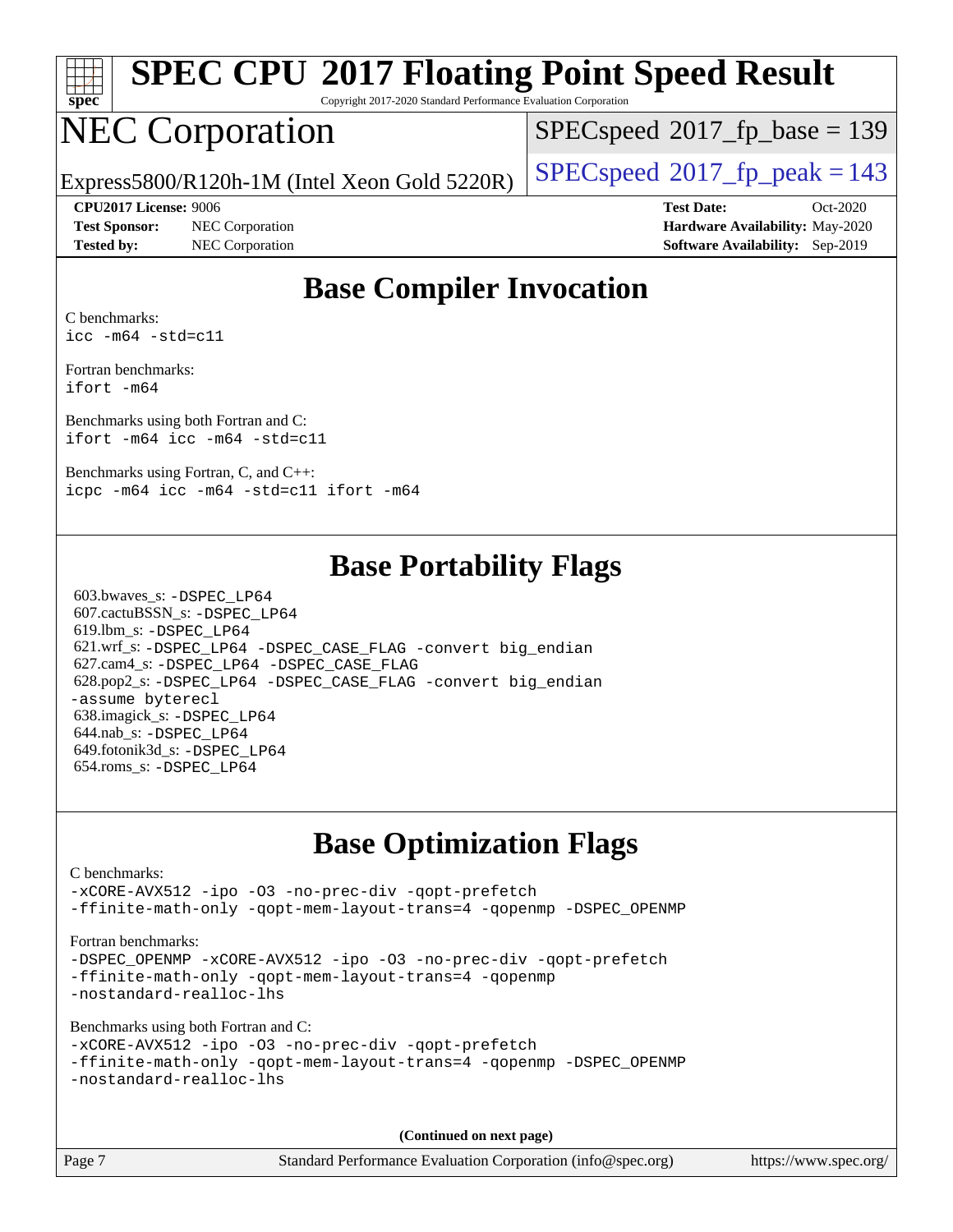

# **[SPEC CPU](http://www.spec.org/auto/cpu2017/Docs/result-fields.html#SPECCPU2017FloatingPointSpeedResult)[2017 Floating Point Speed Result](http://www.spec.org/auto/cpu2017/Docs/result-fields.html#SPECCPU2017FloatingPointSpeedResult)**

Copyright 2017-2020 Standard Performance Evaluation Corporation

## NEC Corporation

[SPECspeed](http://www.spec.org/auto/cpu2017/Docs/result-fields.html#SPECspeed2017fpbase)<sup>®</sup>2017 fp base = 139

Express5800/R120h-1M (Intel Xeon Gold 5220R)  $\big|$  [SPECspeed](http://www.spec.org/auto/cpu2017/Docs/result-fields.html#SPECspeed2017fppeak)<sup>®</sup>[2017\\_fp\\_peak = 1](http://www.spec.org/auto/cpu2017/Docs/result-fields.html#SPECspeed2017fppeak)43

**[Tested by:](http://www.spec.org/auto/cpu2017/Docs/result-fields.html#Testedby)** NEC Corporation **[Software Availability:](http://www.spec.org/auto/cpu2017/Docs/result-fields.html#SoftwareAvailability)** Sep-2019

**[CPU2017 License:](http://www.spec.org/auto/cpu2017/Docs/result-fields.html#CPU2017License)** 9006 **[Test Date:](http://www.spec.org/auto/cpu2017/Docs/result-fields.html#TestDate)** Oct-2020 **[Test Sponsor:](http://www.spec.org/auto/cpu2017/Docs/result-fields.html#TestSponsor)** NEC Corporation **[Hardware Availability:](http://www.spec.org/auto/cpu2017/Docs/result-fields.html#HardwareAvailability)** May-2020

## **[Base Optimization Flags \(Continued\)](http://www.spec.org/auto/cpu2017/Docs/result-fields.html#BaseOptimizationFlags)**

[Benchmarks using Fortran, C, and C++:](http://www.spec.org/auto/cpu2017/Docs/result-fields.html#BenchmarksusingFortranCandCXX)

[-xCORE-AVX512](http://www.spec.org/cpu2017/results/res2020q4/cpu2017-20201026-24263.flags.html#user_CC_CXX_FCbase_f-xCORE-AVX512) [-ipo](http://www.spec.org/cpu2017/results/res2020q4/cpu2017-20201026-24263.flags.html#user_CC_CXX_FCbase_f-ipo) [-O3](http://www.spec.org/cpu2017/results/res2020q4/cpu2017-20201026-24263.flags.html#user_CC_CXX_FCbase_f-O3) [-no-prec-div](http://www.spec.org/cpu2017/results/res2020q4/cpu2017-20201026-24263.flags.html#user_CC_CXX_FCbase_f-no-prec-div) [-qopt-prefetch](http://www.spec.org/cpu2017/results/res2020q4/cpu2017-20201026-24263.flags.html#user_CC_CXX_FCbase_f-qopt-prefetch)

[-ffinite-math-only](http://www.spec.org/cpu2017/results/res2020q4/cpu2017-20201026-24263.flags.html#user_CC_CXX_FCbase_f_finite_math_only_cb91587bd2077682c4b38af759c288ed7c732db004271a9512da14a4f8007909a5f1427ecbf1a0fb78ff2a814402c6114ac565ca162485bbcae155b5e4258871) [-qopt-mem-layout-trans=4](http://www.spec.org/cpu2017/results/res2020q4/cpu2017-20201026-24263.flags.html#user_CC_CXX_FCbase_f-qopt-mem-layout-trans_fa39e755916c150a61361b7846f310bcdf6f04e385ef281cadf3647acec3f0ae266d1a1d22d972a7087a248fd4e6ca390a3634700869573d231a252c784941a8) [-qopenmp](http://www.spec.org/cpu2017/results/res2020q4/cpu2017-20201026-24263.flags.html#user_CC_CXX_FCbase_qopenmp_16be0c44f24f464004c6784a7acb94aca937f053568ce72f94b139a11c7c168634a55f6653758ddd83bcf7b8463e8028bb0b48b77bcddc6b78d5d95bb1df2967) [-DSPEC\\_OPENMP](http://www.spec.org/cpu2017/results/res2020q4/cpu2017-20201026-24263.flags.html#suite_CC_CXX_FCbase_DSPEC_OPENMP) [-nostandard-realloc-lhs](http://www.spec.org/cpu2017/results/res2020q4/cpu2017-20201026-24263.flags.html#user_CC_CXX_FCbase_f_2003_std_realloc_82b4557e90729c0f113870c07e44d33d6f5a304b4f63d4c15d2d0f1fab99f5daaed73bdb9275d9ae411527f28b936061aa8b9c8f2d63842963b95c9dd6426b8a)

#### **[Peak Compiler Invocation](http://www.spec.org/auto/cpu2017/Docs/result-fields.html#PeakCompilerInvocation)**

[C benchmarks](http://www.spec.org/auto/cpu2017/Docs/result-fields.html#Cbenchmarks): [icc -m64 -std=c11](http://www.spec.org/cpu2017/results/res2020q4/cpu2017-20201026-24263.flags.html#user_CCpeak_intel_icc_64bit_c11_33ee0cdaae7deeeab2a9725423ba97205ce30f63b9926c2519791662299b76a0318f32ddfffdc46587804de3178b4f9328c46fa7c2b0cd779d7a61945c91cd35)

[Fortran benchmarks](http://www.spec.org/auto/cpu2017/Docs/result-fields.html#Fortranbenchmarks): [ifort -m64](http://www.spec.org/cpu2017/results/res2020q4/cpu2017-20201026-24263.flags.html#user_FCpeak_intel_ifort_64bit_24f2bb282fbaeffd6157abe4f878425411749daecae9a33200eee2bee2fe76f3b89351d69a8130dd5949958ce389cf37ff59a95e7a40d588e8d3a57e0c3fd751)

[Benchmarks using both Fortran and C](http://www.spec.org/auto/cpu2017/Docs/result-fields.html#BenchmarksusingbothFortranandC): [ifort -m64](http://www.spec.org/cpu2017/results/res2020q4/cpu2017-20201026-24263.flags.html#user_CC_FCpeak_intel_ifort_64bit_24f2bb282fbaeffd6157abe4f878425411749daecae9a33200eee2bee2fe76f3b89351d69a8130dd5949958ce389cf37ff59a95e7a40d588e8d3a57e0c3fd751) [icc -m64 -std=c11](http://www.spec.org/cpu2017/results/res2020q4/cpu2017-20201026-24263.flags.html#user_CC_FCpeak_intel_icc_64bit_c11_33ee0cdaae7deeeab2a9725423ba97205ce30f63b9926c2519791662299b76a0318f32ddfffdc46587804de3178b4f9328c46fa7c2b0cd779d7a61945c91cd35)

[Benchmarks using Fortran, C, and C++:](http://www.spec.org/auto/cpu2017/Docs/result-fields.html#BenchmarksusingFortranCandCXX) [icpc -m64](http://www.spec.org/cpu2017/results/res2020q4/cpu2017-20201026-24263.flags.html#user_CC_CXX_FCpeak_intel_icpc_64bit_4ecb2543ae3f1412ef961e0650ca070fec7b7afdcd6ed48761b84423119d1bf6bdf5cad15b44d48e7256388bc77273b966e5eb805aefd121eb22e9299b2ec9d9) [icc -m64 -std=c11](http://www.spec.org/cpu2017/results/res2020q4/cpu2017-20201026-24263.flags.html#user_CC_CXX_FCpeak_intel_icc_64bit_c11_33ee0cdaae7deeeab2a9725423ba97205ce30f63b9926c2519791662299b76a0318f32ddfffdc46587804de3178b4f9328c46fa7c2b0cd779d7a61945c91cd35) [ifort -m64](http://www.spec.org/cpu2017/results/res2020q4/cpu2017-20201026-24263.flags.html#user_CC_CXX_FCpeak_intel_ifort_64bit_24f2bb282fbaeffd6157abe4f878425411749daecae9a33200eee2bee2fe76f3b89351d69a8130dd5949958ce389cf37ff59a95e7a40d588e8d3a57e0c3fd751)

#### **[Peak Portability Flags](http://www.spec.org/auto/cpu2017/Docs/result-fields.html#PeakPortabilityFlags)**

Same as Base Portability Flags

#### **[Peak Optimization Flags](http://www.spec.org/auto/cpu2017/Docs/result-fields.html#PeakOptimizationFlags)**

[C benchmarks](http://www.spec.org/auto/cpu2017/Docs/result-fields.html#Cbenchmarks):

 $619.$ lbm\_s: basepeak = yes

 638.imagick\_s: [-xCORE-AVX512](http://www.spec.org/cpu2017/results/res2020q4/cpu2017-20201026-24263.flags.html#user_peakCOPTIMIZE638_imagick_s_f-xCORE-AVX512) [-ipo](http://www.spec.org/cpu2017/results/res2020q4/cpu2017-20201026-24263.flags.html#user_peakCOPTIMIZE638_imagick_s_f-ipo) [-O3](http://www.spec.org/cpu2017/results/res2020q4/cpu2017-20201026-24263.flags.html#user_peakCOPTIMIZE638_imagick_s_f-O3) [-no-prec-div](http://www.spec.org/cpu2017/results/res2020q4/cpu2017-20201026-24263.flags.html#user_peakCOPTIMIZE638_imagick_s_f-no-prec-div) [-qopt-prefetch](http://www.spec.org/cpu2017/results/res2020q4/cpu2017-20201026-24263.flags.html#user_peakCOPTIMIZE638_imagick_s_f-qopt-prefetch) [-ffinite-math-only](http://www.spec.org/cpu2017/results/res2020q4/cpu2017-20201026-24263.flags.html#user_peakCOPTIMIZE638_imagick_s_f_finite_math_only_cb91587bd2077682c4b38af759c288ed7c732db004271a9512da14a4f8007909a5f1427ecbf1a0fb78ff2a814402c6114ac565ca162485bbcae155b5e4258871) [-qopt-mem-layout-trans=4](http://www.spec.org/cpu2017/results/res2020q4/cpu2017-20201026-24263.flags.html#user_peakCOPTIMIZE638_imagick_s_f-qopt-mem-layout-trans_fa39e755916c150a61361b7846f310bcdf6f04e385ef281cadf3647acec3f0ae266d1a1d22d972a7087a248fd4e6ca390a3634700869573d231a252c784941a8) [-qopenmp](http://www.spec.org/cpu2017/results/res2020q4/cpu2017-20201026-24263.flags.html#user_peakCOPTIMIZE638_imagick_s_qopenmp_16be0c44f24f464004c6784a7acb94aca937f053568ce72f94b139a11c7c168634a55f6653758ddd83bcf7b8463e8028bb0b48b77bcddc6b78d5d95bb1df2967) [-DSPEC\\_OPENMP](http://www.spec.org/cpu2017/results/res2020q4/cpu2017-20201026-24263.flags.html#suite_peakCOPTIMIZE638_imagick_s_DSPEC_OPENMP)

644.nab\_s: Same as 638.imagick\_s

[Fortran benchmarks](http://www.spec.org/auto/cpu2017/Docs/result-fields.html#Fortranbenchmarks):

```
 603.bwaves_s: -prof-gen(pass 1) -prof-use(pass 2) -DSPEC_SUPPRESS_OPENMP
-DSPEC_OPENMP -O2 -xCORE-AVX512 -qopt-prefetch -ipo -O3
-ffinite-math-only -no-prec-div -qopt-mem-layout-trans=4
```
**(Continued on next page)**